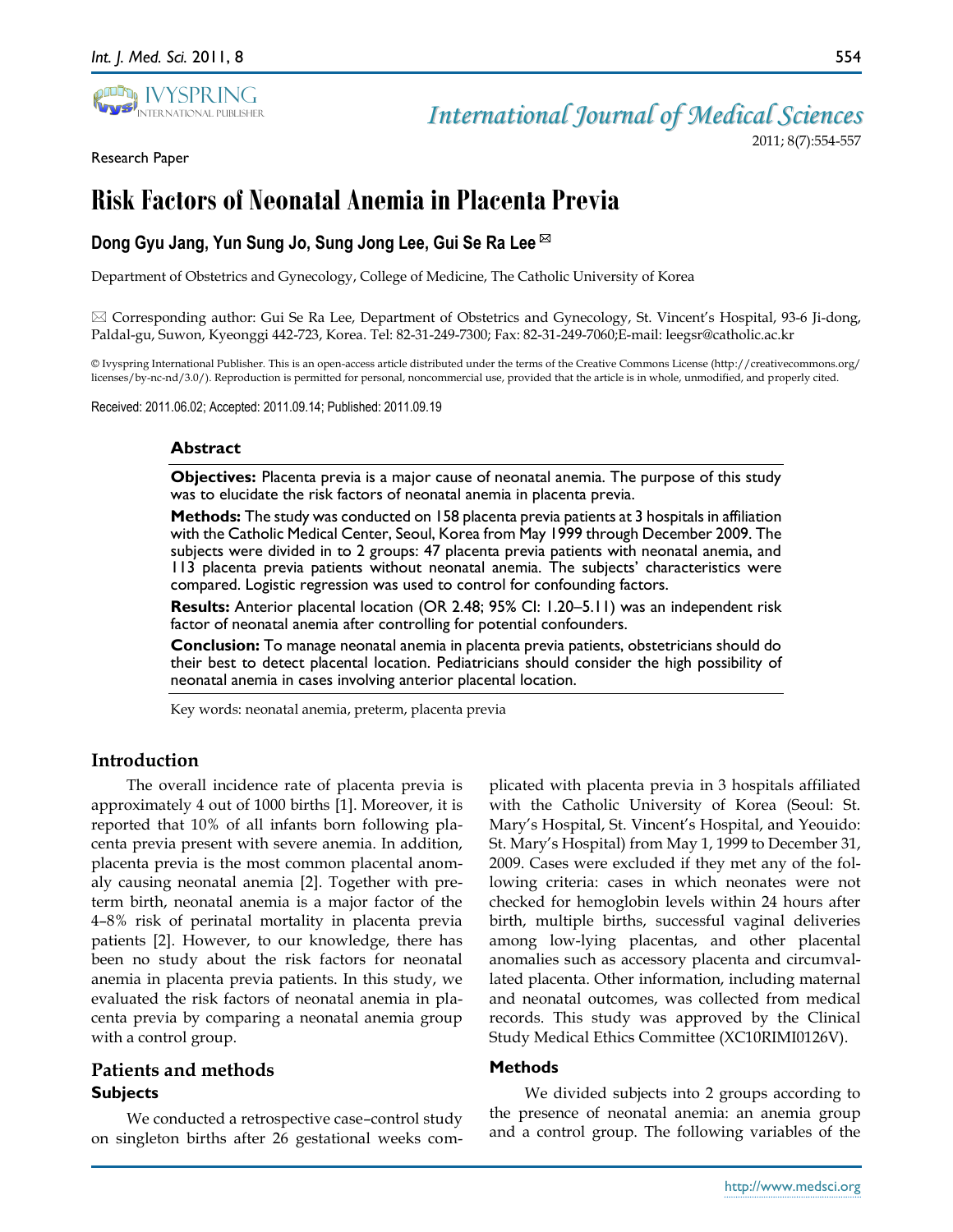pregnancies were studied: maternal age, previous cesarean sections, admission due to vaginal bleeding after 20 weeks of gestation, placental location by ultrasonography and operation findings, placenta accreta, maternal hemoglobin level prior to and 1 day after surgery, and estimated blood loss during surgery. Excessive blood loss was defined as blood loss >1000 mL. Cesarean sections were classified as elective or emergency. The following variables of the neonates were studied: gestational age at birth, birth weight, Apgar scores at 1 and 5 min, and neonatal hemoglobin level. Neonatal anemia was defined as hemoglobin <14.5 g/dL as examined by venous sampling within the first 24 hours after birth [3]. Placenta previa was classified as total, partial, marginal, low-lying, or vasa previa [4]; furthermore, it was classified as anterior placenta (defined as placenta located at the uterine incision site) or not [5]. The placenta was classified and located according to the results of the last transabdominal and transvaginal sonographic exams prior to delivery and confirmed at surgery.

#### **Statistical analysis**

All data were analyzed using SAS version 8 (SAS Institute, Berkley, CA, USA). Continuous variables were compared using independent *t*-tests or the Mann–Whitney *U*–test. Categorical variables were compared using the  $\chi^2$  or Fisher's exact test. Multivariate logistic regression analysis was used to identify the independent risk factors of neonatal anemia. The level of statistical significance was set at *p* <0.05.

#### **Results**

The records from the 11-year study period revealed that there had been 35,030 deliveries—560 (1.6%) of which were complicated with placenta previa. After excluding 353 cases in which neonatal hemoglobin levels were not checked within 24 hours after birth, there were 5 cases of births before 26 gestational weeks, 30 vaginal births, 10 multiple births, and 4 births with other placental anomalies; 45 cases were classified into the neonatal anemia group, and 113 cases into the control group. The maternal characteristics of the anemia and control groups are listed in Table 1. Neonatal anemia was significantly associated with emergency cesarean section (OR 2.53; 95% CI: 1.08–5.97) and anterior placental location (OR 2.53; 95% CI: 1.24–5.16). However, maternal age, previous cesarean section, admission for vaginal bleeding, placenta accreta, and complete previa were not significantly different between the 2 groups.

The results of the univariate analysis regarding maternal and neonatal outcomes are presented in Table 2. The gestational age of the anemia group was slightly lower than that of the control group (34.23  $\pm$ 3.00 vs.  $35.28 \pm 2.99$  weeks, respectively). In addition, the incidence of preterm birth before week 37 was significantly greater in the anemia group (OR 2.44; 95% CI: 1.04–5.74). However, there were no significant differences between groups with respect to maternal pre- or post-operative hemoglobin levels, neonatal birth weight, or Apgar score <4 at 1 or 5 min. The estimated blood loss during operation was significantly greater in the anemia group than in the control group; however, there was no significant difference in excessive blood loss between groups.

**Table 1**. Maternal characteristics of placenta previa according to the presence of neonatal anemia

|                                     |                   | Anemia (45)  | Control (113) | OR (95% CI)         | $P$ -value |
|-------------------------------------|-------------------|--------------|---------------|---------------------|------------|
| Age (years)                         |                   | 32.38 (4.66) | 32.82 (3.76)  |                     | 0.570      |
| Previous C/S                        | $\mathbf{0}$      | 29 (64.4%)   | 74 (65.5%)    | $\mathbf{1}$        | 0.411      |
|                                     | 1                 | $9(20.0\%)$  | 29 (25.7%)    | $0.79(0.33 - 1.88)$ |            |
|                                     | $\geq$ 2          | 7(15.6%)     | $10(8.8\%)$   | $1.79(0.62 - 5.14)$ |            |
| Admission owing to vaginal bleeding |                   | 34 (75.6%)   | 81 (71.7%)    | $1.22(0.55 - 2.70)$ | 0.621      |
| Placenta accreta                    |                   | 7(15.6%)     | 15 (13.5%)    | $1.18(0.45 - 3.12)$ | 0.740      |
| Emergency C/S                       |                   | 37 (82.2%)   | 73 (64.6%)    | $2.53(1.08 - 5.97)$ | 0.030      |
| Previa                              | Complete          | 20 (44.4%)   | 57 (50.4%)    | 1                   | 0.346      |
|                                     | Partial           | $4(8.9\%)$   | $15(13.3\%)$  | $0.76(0.23 - 2.56)$ |            |
|                                     | Marginal          | $4(8.9\%)$   | 13(11.5%)     | $0.88(0.26 - 3.00)$ |            |
|                                     | Low-lying         | $16(35.6\%)$ | 28 (24.8%)    | $1.63(0.73 - 3.62)$ |            |
|                                     | Vasa previa       | $1(2.2\%)$   | $0(0\%)$      | $1.05(0.95 - 1.16)$ |            |
| Placenta                            | Anterior position | $23(51.1\%)$ | 33 (29.2%)    | $2.53(1.24 - 5.16)$ | 0.009      |

Values are expressed as mean (SD) or number (%).

C/S: Cesarean section.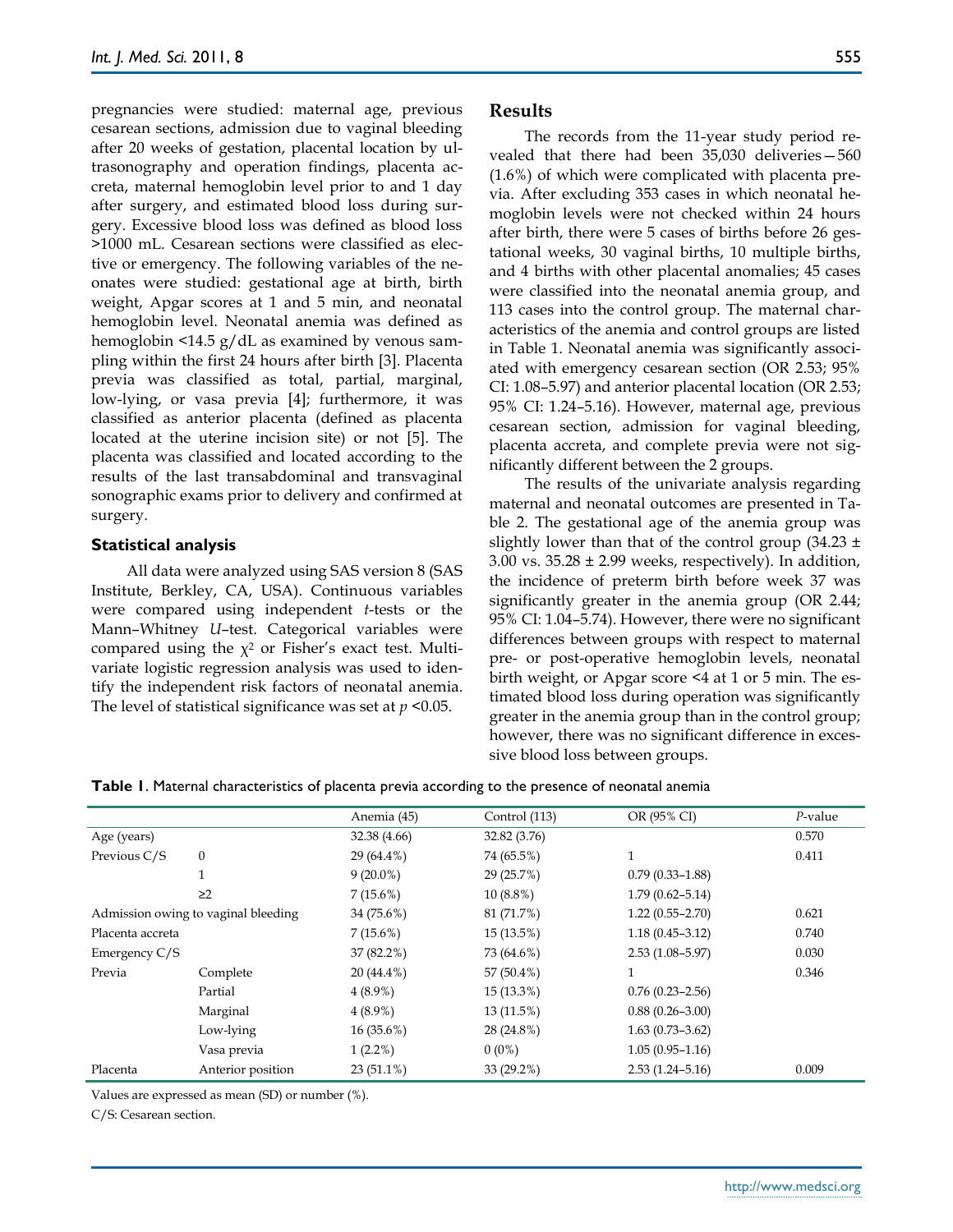|                           | Anemia (45)   | Control (113) | OR (95% CI)          | $P$ -value |
|---------------------------|---------------|---------------|----------------------|------------|
| Preop Hb $(g/dL)$         | 10.50(1.56)   | 10.88(1.48)   |                      | 0.169      |
| POD #1 Hb $(g/dL)$        | 10.20(1.87)   | 10.11(1.58)   |                      | 0.759      |
| Estimated blood loss (mL) | 1135.56       | 801.77        |                      | 0.029      |
| Excessive blood loss (mL) | 14 (31.1%)    | 24 (21.2%)    | $1.68(0.77-3.64)$    | 0.190      |
| Neonatal Hb $(g/dL)$      | 12.98 (1.18)  | 16.39(1.35)   |                      | < 0.001    |
| Gestational age (weeks)   | 34.23 (3.00)  | 35.28 (2.99)  |                      | 0.044      |
| Preterm birth             | 37 (82.2%)    | 74 (65.5%)    | $2.44(1.04 - 5.74)$  | 0.038      |
| Birth weight (kg)         | 2.29(0.67)    | 2.49(0.64)    |                      | 0.076      |
| Apgar score <4 at 1 min   | 11 $(24.4\%)$ | 14 (12.4%)    | $2.29(0.95 - 5.52)$  | 0.061      |
| Apgar score <4 at 5 min   | 3(6.7%)       | $2(1.8\%)$    | $3.96(0.64 - 24.57)$ | 0.113      |

**Table 2**. Univariate analysis of maternal and neonatal pregnancy outcomes according to the presence of neonatal anemia in placenta previa

Values are expressed as mean (SD) or number (%).

Preop: preoperational.

POD #1: 1 day after operation.

Hb: hemoglobin.

After the multivariate logistic regression analysis was adjusted for estimated blood loss, preterm birth (≤37 weeks), emergency cesarean section, and anterior placental location, we found that anterior placental location (OR 2.39; 95% CI: 1.15–4.96) was more common in the anemia group, suggesting that it is an independent risk factor of neonatal anemia (Table 3).

**Table 3**. Risk factors for developing neonatal anemia in placenta previa (multivariate analysis)

|                                         | OR   | 95% CI        | Significance |
|-----------------------------------------|------|---------------|--------------|
| Preterm birth*                          | 1.56 | $0.46 - 5.26$ | 0.475        |
| Anterior position of 2.39<br>placenta** |      | 1.15-4.96     | 0.020        |
| Emergency $C/S^{***}$                   | 1.76 | $0.52 - 5.91$ | 0.363        |

C/S: Cesarean section.

\* Adjusted for estimated blood loss, anterior position of placenta, and emergency cesarean section.

\*\* Adjusted for estimated blood loss, preterm birth, and emergency cesarean section.

\*\*\* Adjusted for estimated blood loss, preterm birth, and anterior position of placenta.

# **Discussion**

It is very difficult to define neonatal anemia because the timing and site of sampling, as well as gestational age, can influence blood measurements in neonatal blood [6].

In preterm infants, hemoglobin values increase up until 26 gestational weeks and subsequently plateau until term [2]. After birth, the increase in blood oxygen content and tissue oxygen delivery downregulate erythropoietin production, suppressing erythropoiesis [7]. Among full-term infants, hemoglobin values fall from  $14.6-22.5$  g/dL at birth to  $10.0-12.0$ g/dL by 8–10 weeks of age; this is known as physiologic anemia [3].

The expected decline is more severe among preterm infants than in full-term infants [3]. This is mainly due to suboptimal erythropoietin response; shorter red blood cell lifespan; dull response of the fetal liver, which produces the most erythropoietin due to hypoxia; a lack of folate and vitamins  $B_{12}$  and E; and frequent blood sampling [7].

In this study, preterm babies before 26 gestational weeks were excluded because there were only 5 of them. Moreover, neonatal anemia was defined as venous hemoglobin concentration <14.5 g/dL within 24 hours after birth to exclude types of physiologic anemia and anemia due to phlebotomy loss [3] in order to identify risk factors influencing neonatal anemia only before and during birth.

As a result, preterm birth was not independently associated with neonatal anemia in this study.

The high incidence of emergency cesarean section is possibly related to the high incidence of preterm birth in the anemia group; however, poor neonatal outcomes such as low birth weight and low Apgar score [8,9] were not significant different between groups. This is may be due to the fact that the 353 healthy infants in whom hemoglobin levels were not examined were excluded from this study; therefore, the gestational weeks of the control group were lowered such that the effects of preterm birth were not distinctive.